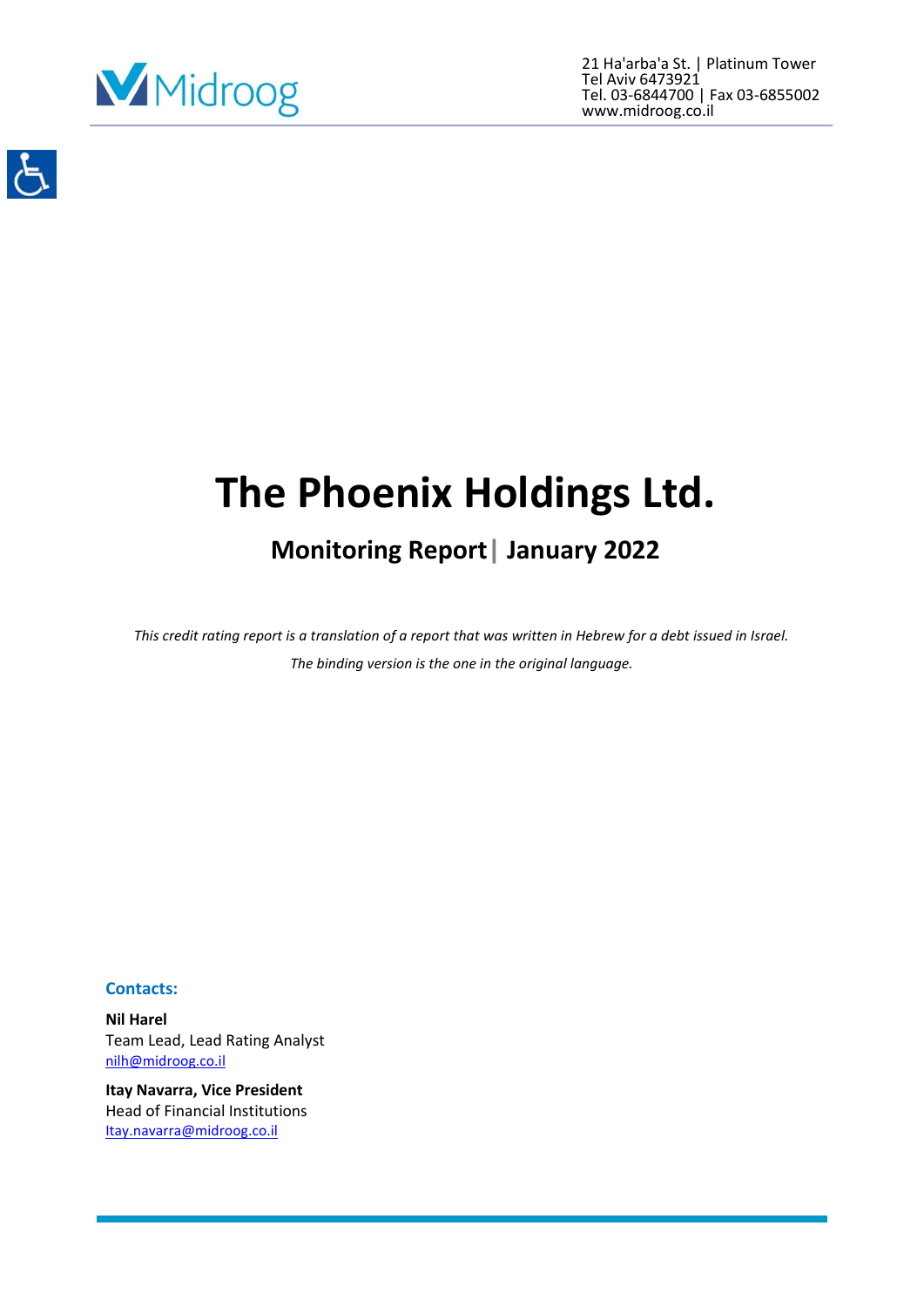# **The Phoenix Holdings Ltd.**

|  | <b>Series Rating</b> | Aa3.il | <b>Outlook: Positive</b> |
|--|----------------------|--------|--------------------------|
|--|----------------------|--------|--------------------------|

**Midroog affirms the Aa3.il rating of bonds (Series 3, 4, 5 and 6) issued by The Phoenix Holdings Ltd. (the "Company") and changes the outlook from stable to positive.** 

Outstanding bonds rated by Midroog:

| <b>Series</b> | <b>ISIN</b> | Rating | <b>Outlook</b> | <b>Final Maturity</b> |
|---------------|-------------|--------|----------------|-----------------------|
|               | 7670201     | Aa3.il | Positive       | 31/07/2027            |
|               | 7670250     | Aa3.il | Positive       | 31/07/2028            |
|               | 7670284     | Aa3.il | Positive       | 01/05/2030            |
|               | 7670334     | Aa3.il | Positive       | 31/12/2032            |

# **SUMMARY OF RATING RATIONALE**

The Company's rating is supported by its control of the Phoenix Insurance Company Ltd. ("**Phoenix Insurance**" or the "**Insurer**") (Aa1.il, stable) and by high financial flexibility, reflected in interest service and leverage ratios that are favorable for the rating. Notwithstanding the improvement in the Company's liquidity profile, which is characterized by a favorable debt service ratio (DSCR<sup>1</sup> including liquidity reserves), the financial policy is unfavorable for the rating.

The Company has a holdings portfolio that is relatively concentrated in the insurance and finance sector, its main holdings (wholly controlled by the Company) being Phoenix Insurance, Excellence Investments Ltd. ("**Excellence**") (through The Phoenix Investments Ltd.), The Phoenix Pension and Provident Fund Ltd.<sup>2</sup> ("Phoenix Pension and Provident Fund") and The Phoenix Insurance Agencies (1989) Ltd. ("**Phoenix Agencies**"), which constitute the major part of the investees' value on the books.

In the last year, the Company continued to operate in line with the strategic plan, completing structural changes and creating value in some of the investees. Thus, the spin-off of Phoenix Pension and Provident Fund from Phoenix Insurance to the Company, by way of a dividend in kind, was completed, as was the acquisition of Halman Aldubi Investment House Ltd. ("**Halman Aldubi**") and the merger of Halman Aldubi Provident funds Ltd. ("Halman Aldubi Provident") into Phoenix Pension and Provident Fund. Nevertheless, we believe that in the short and medium term, Phoenix Pension and Provident Fund will not distribute dividends, given the expected increase in its capital requirements, due to the organic growth in its operations, along with the aforesaid merger of Halman Aldubi, as well as the taking of loans

 $1$  Dividends, management fees and interest from investees net of general and administrative expenses for principal and interest payments.

 $2$  As of today, the Company holds directly 84% of Phoenix Pension and Provident Fund and 16% through its stake Halman Aldubi Investment House Ltd.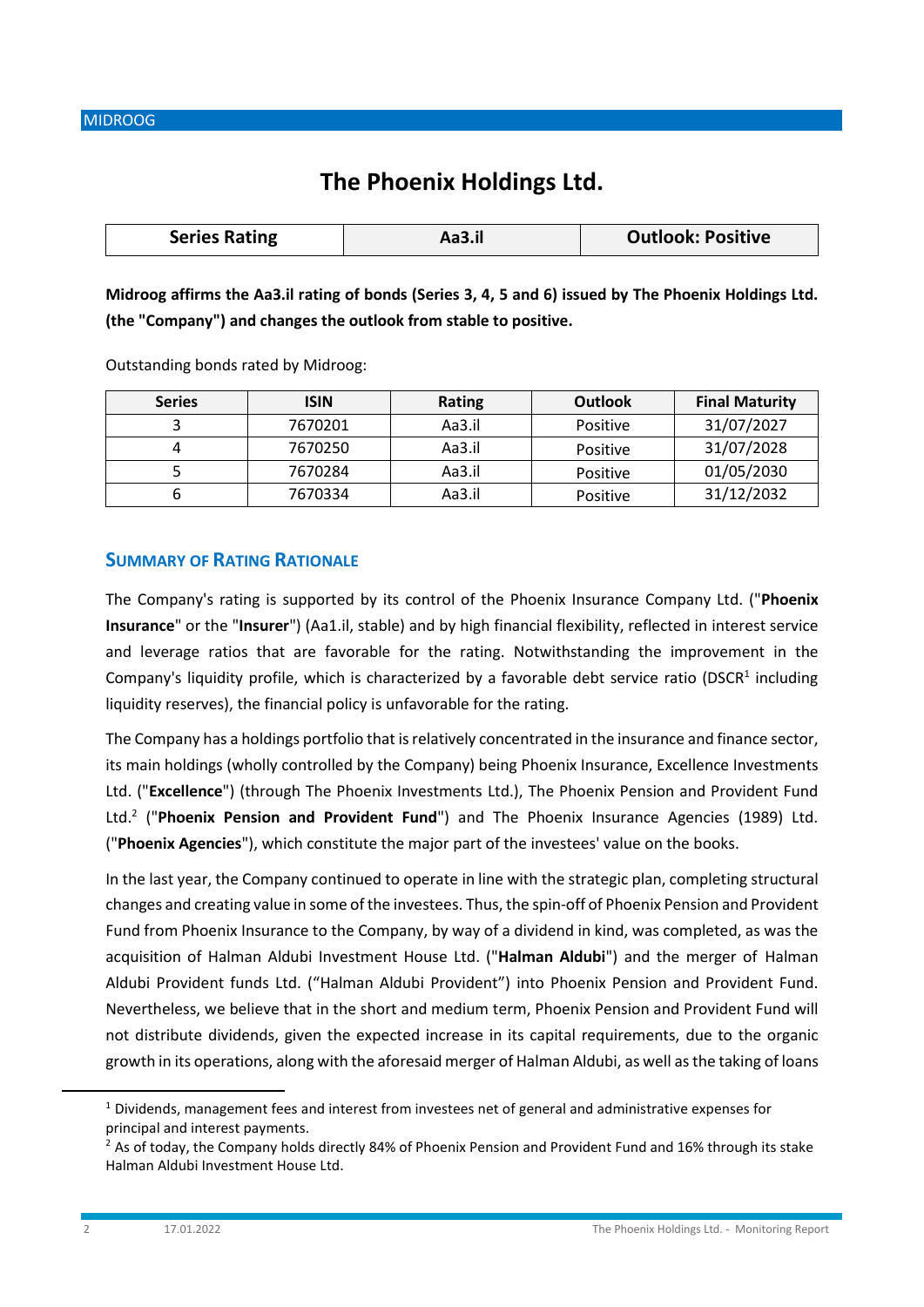from the Company. The Company has several other holdings that contribute to portfolio diversification, the largest among them being Gamma Management and Clearing Ltd. ("**Gamma**") (Aa3.il, Stable), which operates in the area of nonbank credit mainly through credit voucher clearing and financing against deferred instruments and against real estate assets. During the year, Gamma shares were listed on the Tel Aviv Stock Exchange following completion of the secondary offering by its shareholders and an initial public offering was conducted. At the same time, Phoenix Investments acquired additional Gamma shares, such that after acquisition of the acquired shares and an additional issuance of shares to Gamma employees, Phoenix Investments holds some 60% of the Company's issued capital and voting rights, becoming the controlling shareholder of the Company.

Under our base scenario for the years 2022-2023, we foresee cumulative revenues (in the coming two years) amounting to NIS 750-800 million, deriving mainly from current dividends received from Phoenix Insurance, Phoenix Agencies and Excellence for a cumulative total of NIS 720 million, as well as from annual interest payments totaling NIS 22 million on an Additional Tier 1 capital instrument issued to the Company by the Insurer. Additionally, we estimate that Phoenix Insurance will be able to continue maintaining an adequate margin from the regulatory requirements, enabling the continued distribution of dividends within the forecast period in line with the set policy, despite the decline in the interest rate curve in the last quarter of 2021, which will adversely affect the solvency ratio, although we believe that this effect will be offset to a certain extent by a reinsurance transaction that was signed by Phoenix Insurance and by the positive returns recorded in 2021. We note that the spin-off of the management company also is expected to support the solvency ratio over time, in light of a decrease in intangible assets (DAC and goodwill), which will support a reduction in the Insurer's capital requirements. Uses include mainly principal and interest payments amounting to a cumulative NIS 95-100 million in the coming two years, and without assuming additional material investments during the forecast period. Under this scenario, the interest coverage ratio<sup>3</sup> (ICR) and liquidity ratio (DSCR+cash) are expected to be in the range of 12.0 and 21.0, respectively, which are favorable for the rating and support the positive outlook for the Company. Additionally, the current debt service coverage ratio (DSCR) is expected to be in the range of 3.0-3.5, supporting the Company's financial flexibility and enabling continued building of the liquidity buffer, along with the continued distribution of dividends by the Company to the shareholders according to the set policy. The Company's liquidity profile is favorable for the rating, after it was issued in 2021 by Phoenix Insurance (through Phoenix Capital Issues) an Additional Tier 1 capital instrument for NIS 1.02 billion, in lieu of an Additional Tier 1 capital instrument for NIS 850 million that had previously been issued to it by Phoenix Insurance. Midroog expects that the Company will continue to maintain significant liquidity reserves over time, also in view of the existing debt size, which, too, could support the realization of the positive outlook. In our estimation, the Company has high financial flexibility, supported by a low LTV ratio, which we estimate will be in the range of 7%-8%, under several scenarios regarding the value of the holdings, which has been characterized by a significant upswing in

<sup>&</sup>lt;sup>3</sup> Ratio of dividends received net of general and administrative expenses to interest payments.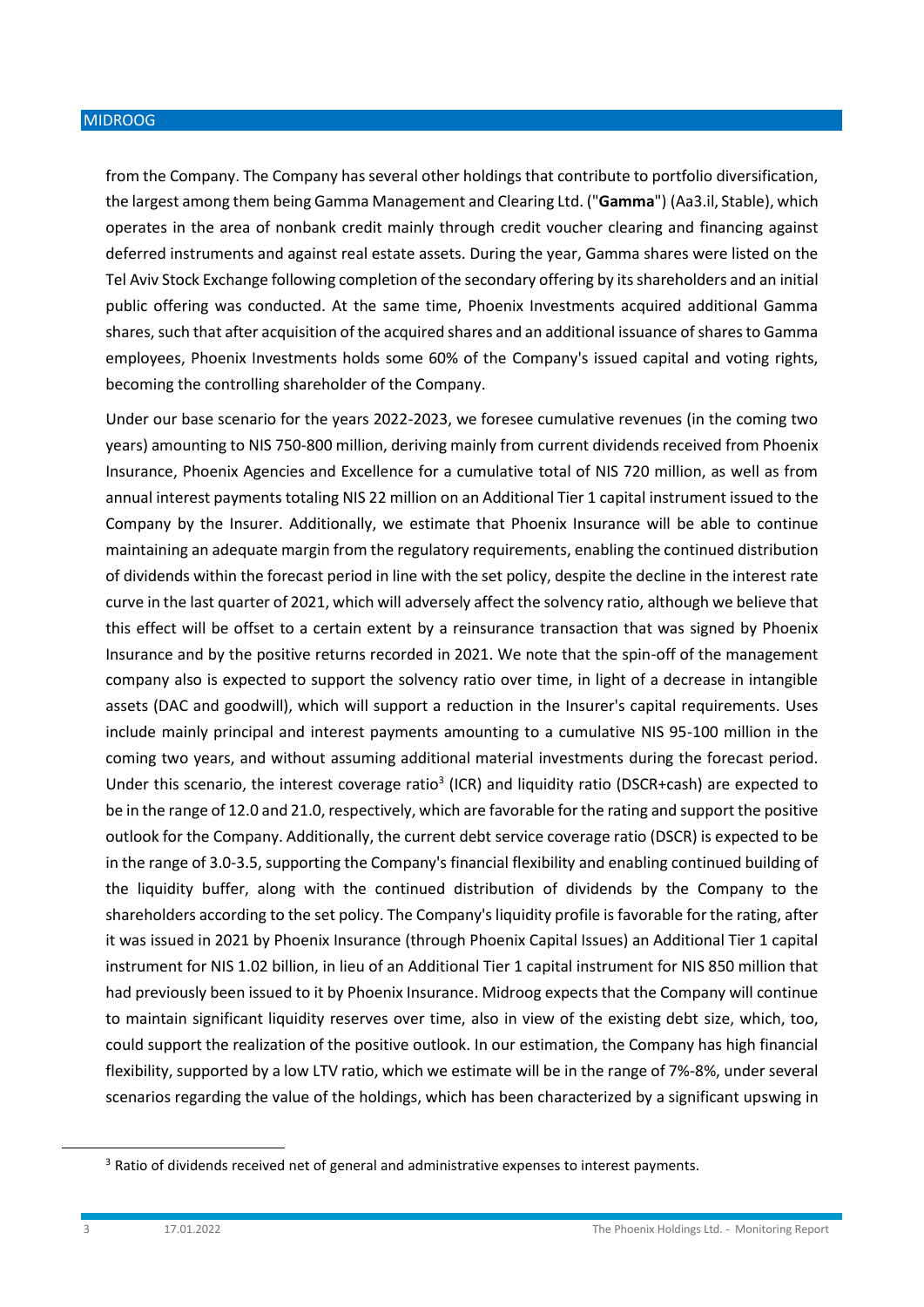the recent period, inter alia in light of the effects described above. At the same time, the debt coverage to FFO ratio in the years 2022-2023 is expected to be in the range of 3.0-4.0, reflecting a good free cash flow relative to the amount of debt, considering the Company's substantial liquidity buffer.

The Company's financial policy is unfavorable for the rating, reflecting a degree of business appetite for mergers and acquisitions and for leveraged transactions, with no expectation for a decrease in the level of debt in the coming years. However, the financial policy is supported by adequate management of market risks and liquidity, while the Company has an annual dividend distribution policy at 30% of the total distributable profit according to the annual consolidated financial statements.

# **RATING OUTLOOK**

The positive rating outlook reflects our assessment that over recent years there has been an improvement in the holdings portfolio profile of the Company, which was also manifested by an improvement in the financial profile and in the Insurer's capacity to maintain a good financial profile. Our assessment is that implementation of the strategic plan coupled with the recent structural changes in the Group, have contributed to a certain improvement in the investee portfolio mix, and in the permanent visibility of receipts from the other investees, except the Insurer. However, the Insurer's stability and financial strength will continue to be a key anchor in the Company's rating. There has also been further improvement in the Company's financial profile, expressed in a material increase in the Company's valuation following the creation of value in some of the investees, in line with said strategic plan, coupled with its improved liquidity stemming from the issuance of a hybrid Tier 1 capital instrument (traded on the TACT Institutional trading platform) by the Insurer, valued at NIS 1,026 million, and this in lieu of the redemption of capital instruments (non-marketable) issued to it previously, in the amount of NIS 850 million. At this point, however, there is high degree of uncertainty regarding the impact of the spread of the coronavirus on the economic environment and finance sector in general, and the Company in particular.

# **FACTORS THAT COULD LEAD TO A RATING UPGRADE:**

- **Permanent significant increase in current debt service capacity over time**
- **Significant decrease in the Company's debt size over time**
- **Continued maintenance of significant liquid reserves**
- **Maintenance of a stable and conservative financial policy**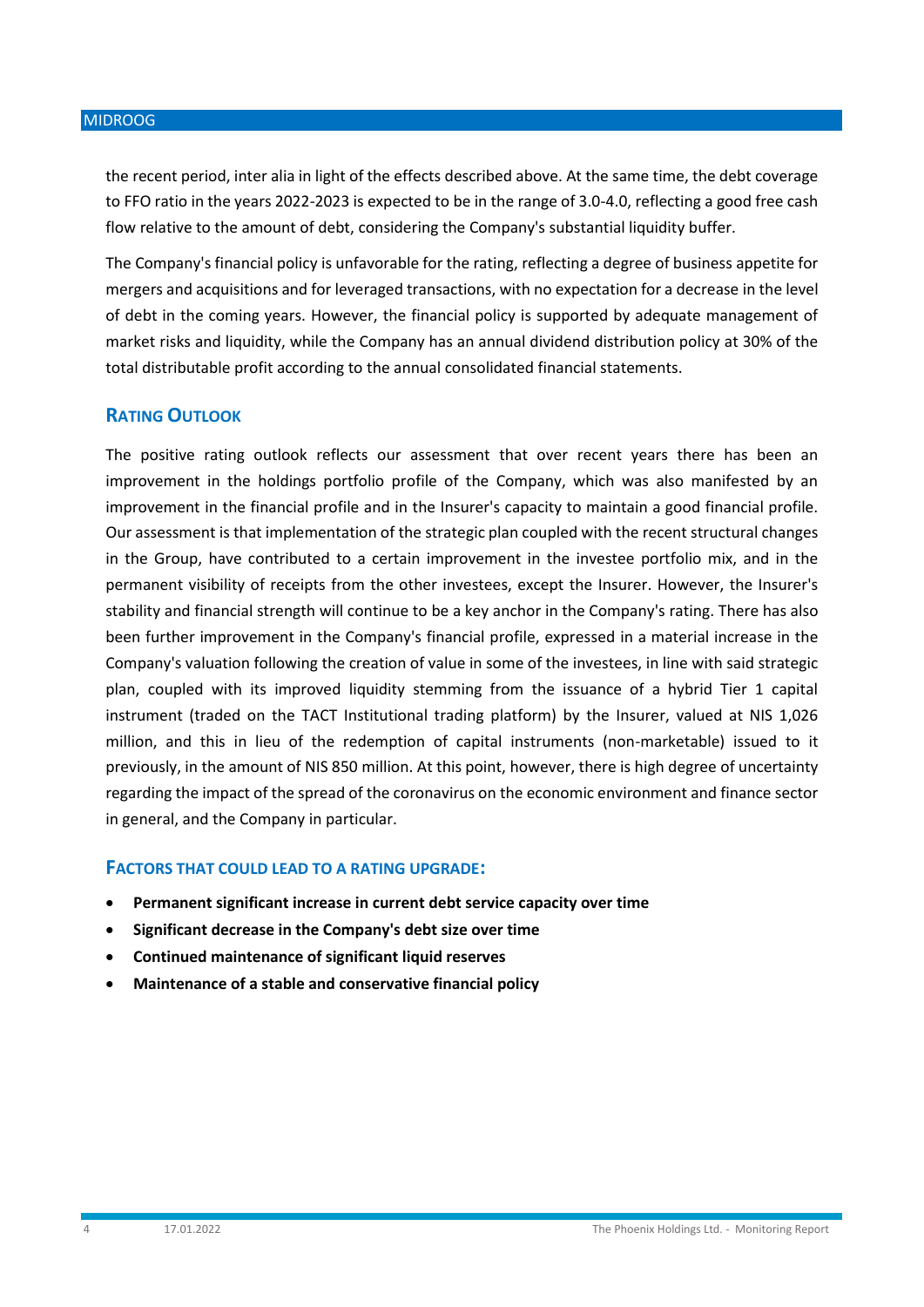# **FACTORS THAT COULD LEAD TO A RATING DOWNGRADE:**

- **Continuing deterioration in the Insurer's financial position and/or lowering of the Insurer's rating.**
- **Significant erosion of the visibility of dividends from the investees.**
- **Continuing increase in the leverage and repayments burden, affecting the Company's financial flexibility.**

|                                           | 30/09/2021 | 30/09/2020 | 31/12/2020 | 31/12/2019 | 31/12/2018 | 31/12/2017 |
|-------------------------------------------|------------|------------|------------|------------|------------|------------|
| Investments in investees                  | 9,599      | 8,159      | 9,053      | 7,451      | 7,093      | [1]6,209   |
| Cash and liquidity balances[2]            | 943        | 87         | 59         | 179        | 140        | 102        |
| Total assets                              | 10,555     | 8,253      | 9,132      | 7,646      | 7,246      | [1]6,326   |
| Equity                                    | 9,087      | 7,128      | 7,970      | 6,636      | 6,446      | [1]5,709   |
| Financial debt                            | 1,444      | 1,125      | 1,124      | 1,010      | 800        | 617        |
|                                           |            |            |            |            |            |            |
| Net debt/total investment<br>in investees | 5%         | 13%        | 12%        | 11%        | 9%         | 8%         |
| Liquidity/debt[2]                         | 65%        | 8%         | 5%         | 18%        | 18%        | 16%        |
|                                           |            |            |            |            |            |            |
| Net profit                                | 1,352      | 520        | 1,169      | 271        | 651        | 710        |
| Total comprehensive income                | 1,557      | 494        | 1,353      | 664        | 512        | 869        |
| Dividend received                         | 763        | ٠          |            | 250        | 0          |            |
| Dividend paid                             | (380)      |            |            | (250)      | (120)      |            |

#### **The Phoenix Holdings Ltd. (Separate) – Key Financial Indicators (NIS in millions)**

*[1] Before the effect of the amendment to the LAT circular published in March 2020; [2] Excluding liquidity reserves of The Phoenix Agencies and Excellence Investments, which are included in the calculation in the liquidity requirements for purposes of the rating.*

# **DETAILED RATING CONSIDERATIONS**

# **A CONTROLLING HOLDING IN PHOENIX INSURANCE IS A MATERIAL CONSIDERATION IN THE RATING; THE COMPANY'S ACTIVITIES TO DIVERSIFY THE HOLDINGS PORTFOLIO IS A POSITIVE FACTOR IN THE RATING, BUT IT IS STILL RELATIVELY CONCENTRATED IN THE FINANCE SECTOR**

The Company has a holdings portfolio that is relatively concentrated in the insurance and finance sector, its main holdings (wholly controlled by the Company) being Phoenix Insurance ((IFS) Aa1.il, stable), Excellence (through Phoenix Investments), Phoenix Pension and Provident Fund, and Phoenix Agencies, which constitute the major part of the investees' value on the books and a material part of the receipts for debt service (dividends and interest).

The rating of Phoenix Insurance reflects a strong business profile, marked by significant size, relatively good diversification of business lines and an extensive distribution system, all of which support its revenue generation capacity. Phoenix Insurance also has favorable profitability relative to the peer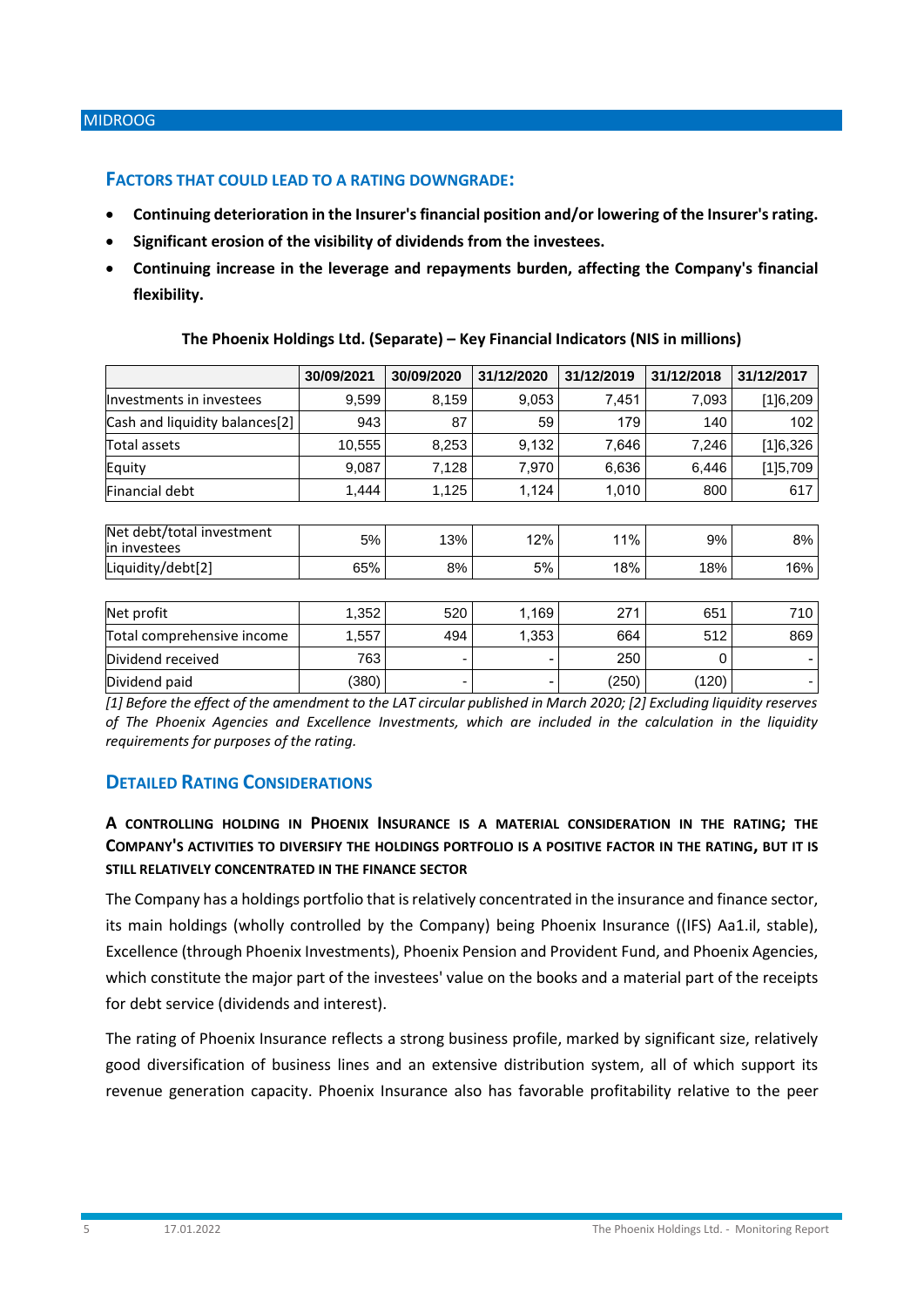group<sup>4</sup>, backed by excess underwriting profitability, which supports the creation of a capital buffer and a loss-absorbing capacity that is adequate for its rating. The Insurer has an adequate liquidity profile, which is supported by a relatively long duration of liabilities, but its financial flexibility is unfavorable, given the relatively high financial leverage.

Excellence is an investment house, which, as of September 30, 2021, has NIS 64 billion in assets under management (AUM), mainly ETFs and mutual funds. Excellence posted in the first nine months of 2021 revenues of NIS 320 million and a pre-tax profit of NIS 85 million. As part of its strategy implementation, Excellence worked to ramp up its activity, primarily by growing its private client portfolio in brokerage and by not collecting management fees, for a fixed period of time, in several mutual funds in KSM ETF Holdings Ltd. ("**KSM**"). In view of this, we expect short-term moderation of profitability, but these actions are projected to support future generation of revenues, as a function of KSM's potential returns relative to competitors.

In the long-term savings sector, the Company operates primarily through Phoenix Pension and Provident Fund, which was transferred to the Company in June 2021 by a distribution of shares from Phoenix Insurance by way of a dividend in kind. During that year, the Company continued to operate in line with the strategic plan to increase its activities also in the long-term savings sector, inter alia, by the acquisition of Halman Aldubi (100% directly and indirectly<sup>5</sup>) and the merger of Halman Aldubi Provident Fund with and into Phoenix Pension and Provident Fund in October 2021. Phoenix Pension and Provident Fund has NIS 112 billion under management as of November 30, 2021, with the growth in managed assets in the past year (2020: NIS 70 billion) stemming mainly from the aforesaid merger coupled with the positive returns during this period. The activities of the Group's agencies are coordinated through Phoenix Agencies, which includes the activities of the agencies under agreement and the other consolidated insurance agencies. Phoenix Agencies continues to show steady growth, expressed in increased revenues and pre-tax profit of NIS 405 and NIS 170 million, respectively, in the first nine months of 2021, compared to NIS 294 and NIS 122 million, respectively, in the same period a year ago. This growth was mainly attributable to an upswing in operations and the acquisition of new agencies. In our assessment, Phoenix Agencies will be able to continue supporting the service of the Company's debt, in light of material capital surpluses, a relatively high cash flow generation capacity, and a dividend policy of distributing 80% of profits.

<sup>4</sup> Harel Insurance Company, Migdal Insurance Company, Clal Insurance Company, and Menora Mivtachim Insurance.

<sup>&</sup>lt;sup>5</sup> In the framework of the merger of the companies, the Company allocated to Halman Aldubi Investment House 1.3 million shares accounting for 16% of the investment in The Phoenix Pension and Provident Fund in the merged entity. Thus, as of today, the Company holds directly 84% of The Phoenix Pension and Provident Fund and an additional 16% through a holding in Halman Aldubi Investment House.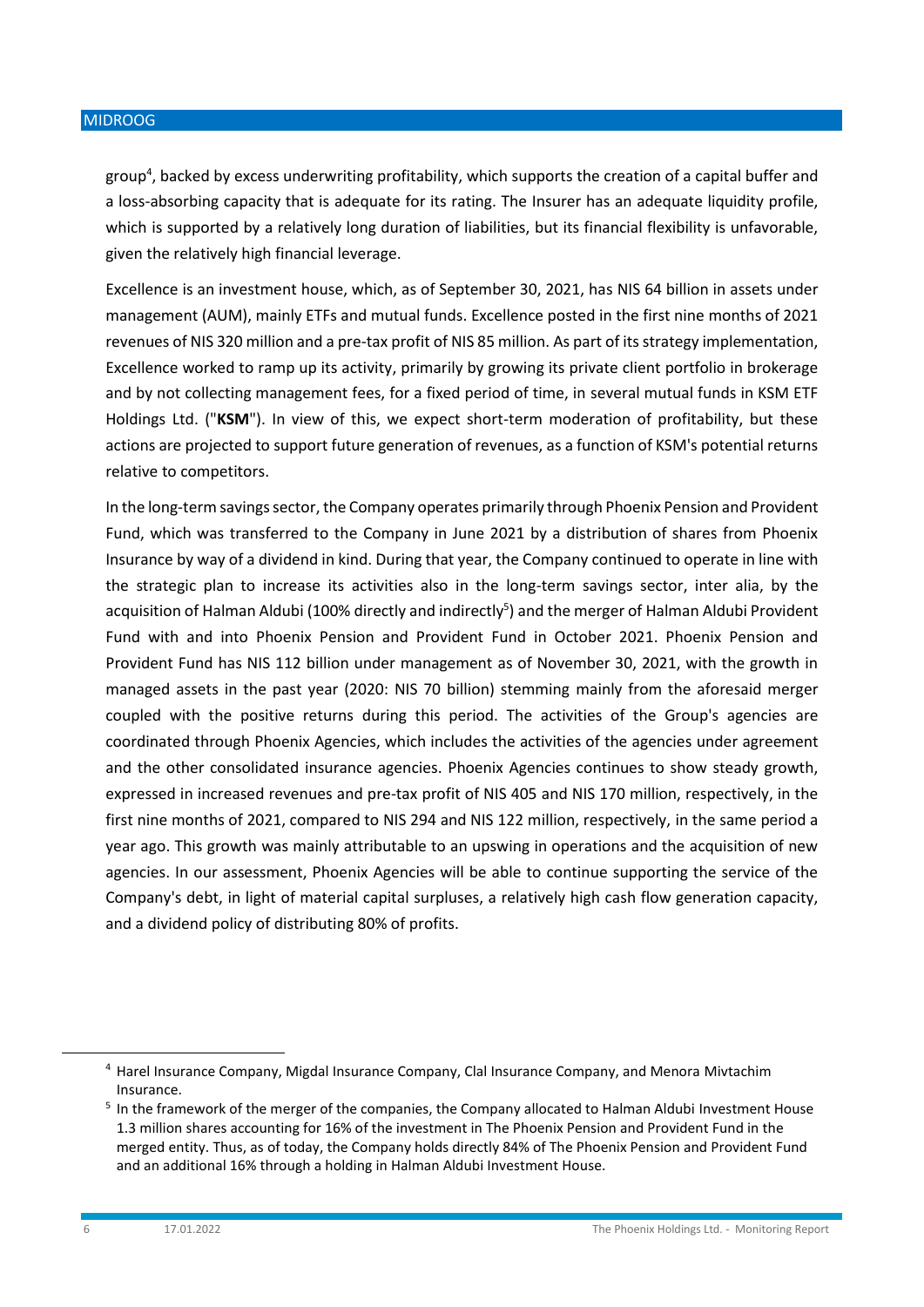The Company has several additional holdings that contribute to portfolio diversification, the largest among them being Gamma, which operates in the area of non-bank credit, mainly through credit voucher clearing, and financing against deferred instruments and against real estate assets. During the year, Gamma shares were listed on the Tel Aviv Stock Exchange following completion of the secondary offering by its shareholders, and an initial public offering was conducted. At the same time, Phoenix Investments acquired additional Gamma shares, such that after acquisition of the acquired shares and an additional issuance of shares to Gamma employees, Phoenix Investments holds some 60% of the Company's issued capital and voting rights, becoming the controlling shareholder of the Company.

We note that the Company is expected to continue acting to implement the strategic plan for value appreciation through the execution of structural changes in the holdings, with the aim of enhancing synergies in its activities. These are manifested by the decision of Halman Aldubi's board of directors to distribute a dividend in kind of: 1. the agencies held by it<sup>6</sup> under Phoenix Agencies; 2. a dividend in kind of Halman Aldubi IEC Gemel Ltd.; 3. distribution of 16% of the shares it holds in Phoenix Pension and Provident Fund. These are subject to court approval, since Halman Aldubi does not meet the profit test. The Company concurrently approved the transfer of its holding in Halman Aldubi to Phoenix Investments, and Phoenix Investments approved the transfer of its holdings in the alternative funds it holds to Halman Aldubi. As a result, Halman Aldubi is expected to coordinate the sector of alternative funds and act to enhance growth in this sector.

# **A GOOD PROBABILITY FOR CONTINUED DISTRIBUTION OF DIVIDENDS BY THE INSURER, AS A FUNCTION OF ITS ABILITY TO MAINTAIN AN ADEQUATE MARGIN FROM REGULATORY RESTRICTIONS; THE VISIBILITY OF DIVIDENDS FROM THE OTHER INVESTEES REMAINS RELATIVELY GOOD**

The Company is significantly dependent on dividends distributed by its major investees to finance its debt service and current operations. The structure of liabilities and regulatory capital of Phoenix Insurance establishes several debt tiers that are senior to the Company's financial debt, with the most senior debt being the Insurer's obligations to policyholders, followed by subordinated debt. Only when there is certainty that the Insurer has the ability to serve its obligations, dividend distributions are possible to service the Company's financial debt.

Furthermore, the local insurance and long-term savings sector is subject to regulation aimed at maintaining the stability and financial strength of the companies, while striving to safeguard the insured's rights. Thus, the operations of Phoenix Insurance are subject to many restrictions and controls, including on dividend distributions and management of equity sources. As a result, the Company's control over the capacity for dividend distribution by the Insurer also depends on exogenous factors, and thus is relatively limited. A key condition for potential dividend distribution is meeting a solvency ratio of at least 100% as per the Solvency 2 Directive (without taking into account the phase-in period, and without adjustment for the equities scenario), subject to the solvency ratio targets set by the Insurer's board of directors. The minimum economic solvency ratio target, taking into account the

<sup>6</sup> Halman Aldubi Pension Insurance Agency (2005) Ltd. and Quality Pension Insurance Agency (2017) Ltd.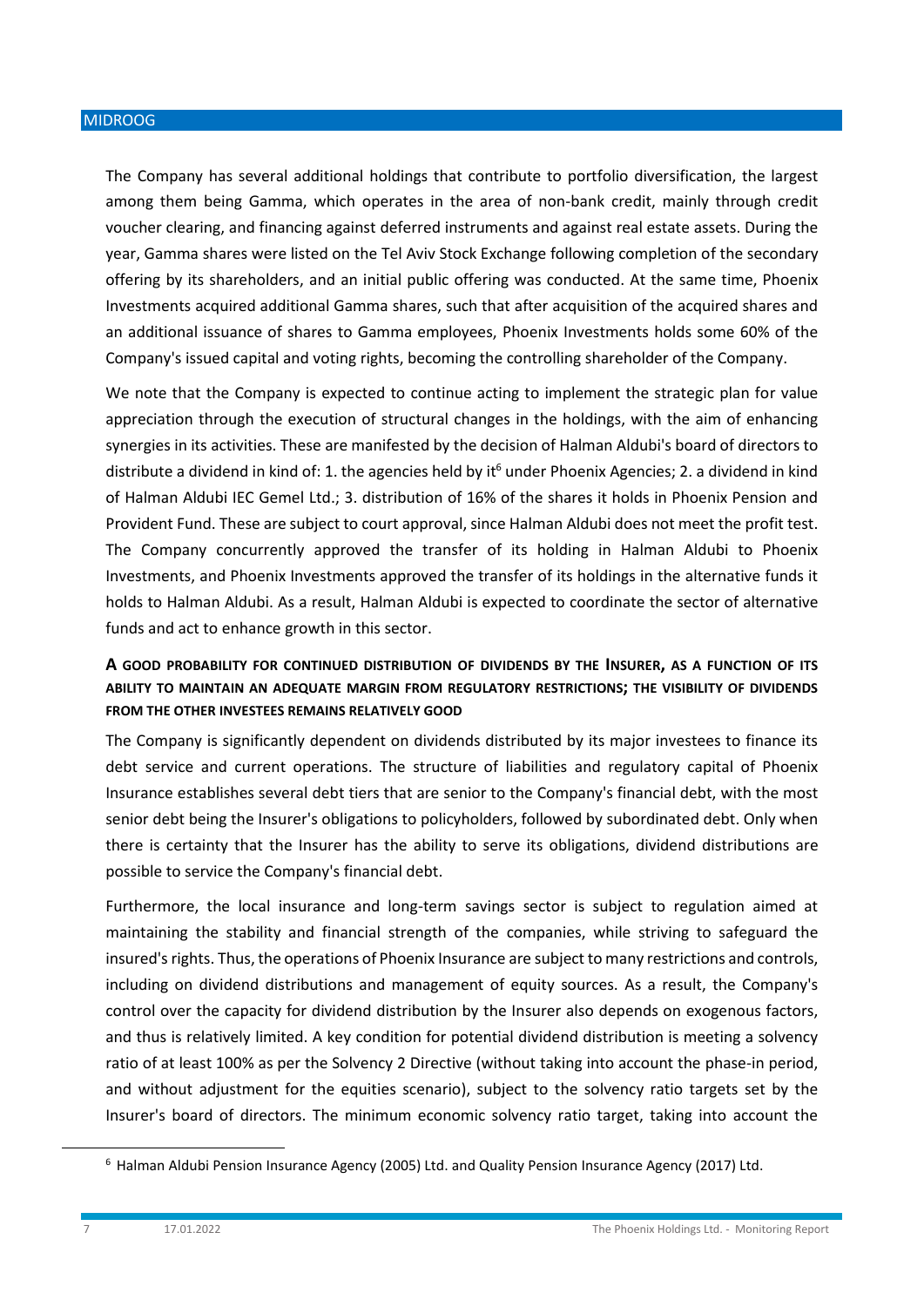phase-in provisions, was set at 135%, while the minimum solvency ratio without taking into account the transitional period provisions was set at 108% (instead of 105%, as of June 30, 2021), which is set to reach 135% after the phase-in period. The board of directors of Phoenix Insurance also approved a target range for the economic solvency ratio, between 150%-170%, which the Company is seeking to maintain during and after the phase-in period, considering the deduction during the phase-in period and its gradual reduction. At the same time, the solvency ratio of Phoenix Insurance based on Solvency 2 provisions (excluding phase-in provisions) stood at 116%, as of December 31, 2020, and when taking into account phase-in provisions, stood at 192% as of the same date, with these ratios providing a margin from the aforementioned targets. Moreover, during 2021, there were equity transactions by Phoenix Insurance that included a dividend distribution<sup>7</sup> of NIS 700 million, a dividend distribution in kind by Phoenix Pension and Provident Fund, and issuance of an Additional Tier 1 capital instrument, amounting to NIS 200 million. Some were based on a calculation (unaudited) of the solvency ratio made by the Insurer, as of June 30, 2021, according to which the economic solvency ratio, taking into account the phase-in provisions, stood at 196%, and the economic solvency ratio, without applying the transition provisions to the phase-in period, and without adjusting for an equities scenario, stood at 120%. These ratios provide an appropriate margin from the regulatory requirement and from the board of directors' targets. We expect that Phoenix Insurance will continue to maintain an adequate margin from the regulatory requirements, enabling further dividend distributions within the forecast period, in line with the set policy, despite the decline in the interest rate curve in the last quarter of 2021, which will impact negatively on the solvency ratio. However, in our assessment, this impact will be offset to a certain extent by a reinsurance transaction signed by Phoenix Insurance and by positive returns that characterized 2021. We would note that spin-off of the management company is also expected to support the solvency ratio over time, due to the decrease in intangible assets (DAC and goodwill), which will support reduction of its capital requirements. Our assumption that the Insurer will continue to distribute dividends is also based on the dividend distribution policy approved in October 2020 by the Insurer's board of directors, whereby it was decided that the Insurer will distribute an annual dividend ranging between 30%-50% of its overall distributable profit according to the annual consolidated financial statements, so long as Phoenix Insurance meets the aforementioned minimum economic solvency ratio targets based on the Solvency 2 directive. The Company also has several assets with relatively good dividend visibility, including Excellence and Phoenix Agencies, owing to liquid reserves, significant surpluses and a capacity to generate positive current cash flows. Nevertheless, we expect that in the short and medium term, Phoenix Pension and Provident Fund will not distribute dividends, given the growth in activity which will increase its capital requirements, due, inter alia, to the merger of Halman Aldubi Gemel and the taking of loans from the Company.

 $^7$  In respect of profits for the years 2019-2020 and the first half of 2021.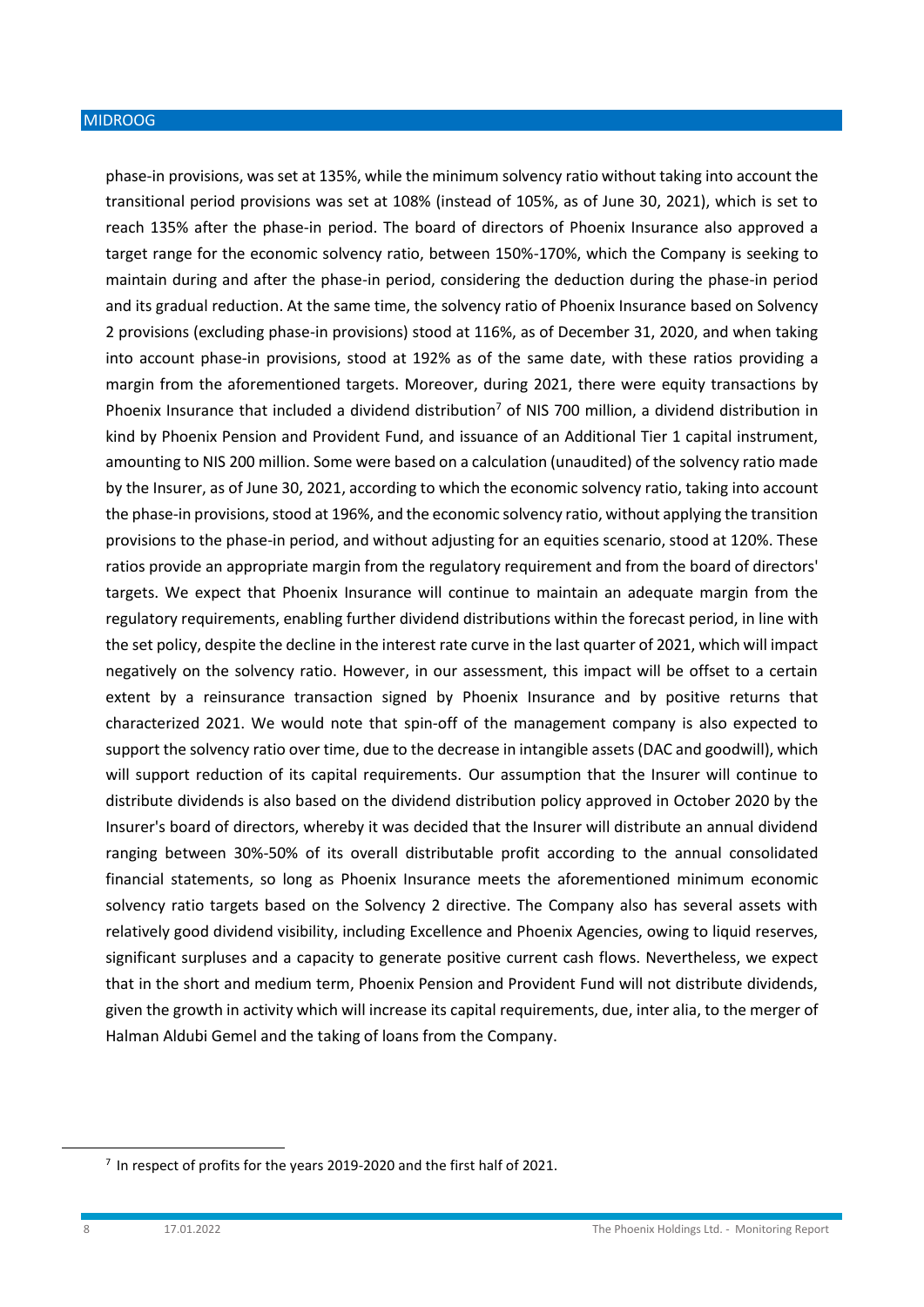# **DEBT SERVICE RATIOS THAT ARE FAVORABLE FOR THE RATING AND SUPPORTED BY DIVERSIFICATION OF REVENUE SOURCES**

The structure of the current amortization schedule is expected to be comfortable in the short to medium term, in light of the rescheduling and extension of the duration of the debt in the last two years. The burden of annual payments (principal and interest) is expected to be in the range of NIS 50-60 million per year in the years 2022-2024, and NIS 130-135 million per year in the years 2025-2027. We note that following the acquisition of Halman Aldubi and in view of the anticipated increase in the capital requirements of Phoenix Pension and Provident Fund, the Company provided Halman Aldubi with a loan in a cumulative amount of NIS 94 million and Phoenix Pension and Provident Fund with a loan in a cumulative amount of NIS 205 million. The annual principal and interest payments were set back to back with the terms of the bonds (Series 5 and 6) issued by the Company, and they too support servicing of the debt in the forecast period.

Under out baseline scenario for the years 2022-2023, we foresee cumulative revenues (in the coming two years) amounting to NIS 750-800 million, deriving mainly from current dividends received from Phoenix Insurance, Phoenix Agencies and Excellence for a cumulative total of NIS 720 million, as well as from interest payments totaling NIS 22 million on an Additional Tier 1 capital instrument issued to the Company by the Insurer. In 2021, Phoenix Insurance paid out a significant one-time dividend of NIS 700 million on the profits for the years 2019-2020 and the first half of 2021, and we believe it will continue to distribute dividends in line with the distribution policy defined as aforesaid, as long as the margin from the board of directors' target enables this. Uses include mainly principal and interest payments amounting to a cumulative NIS 95-100 million in the coming two years, and without assuming additional material investments within the forecast period. Under this scenario, the interest coverage ratio (ICR) and liquidity ratio (DSCR+cash) are expected to be in the range of 12.0 and 21.0, respectively, which are favorable for the rating and support the positive outlook for the Company. Additionally, the current debt service coverage ratio (DSCR) is expected to be in the range of 3.0-3.5, supporting financial flexibility and enabling building of the liquidity buffer, along with the continued distribution of dividends by the Company to the shareholders in line with the set policy.

Since the Company is the sole underlying asset of the parent company – Belenus, and, in our estimation, the main debt servicing source for the debt taken to acquire control of Belenus, the Company is expected to pay out an annual dividend at a rate of 30% per year, according to the dividend policy set as aforesaid, to cover the interest payments on the parent company's debt. Nevertheless, we note that the loan taken by Belenus includes mechanisms allowing it cash flow flexibility that does not depend on the timing and extent of the distribution of dividends from the Company.

#### **HIGH FINANCIAL FLEXIBILITY BACKED BY LEVERAGE AND COVERAGE RATIOS THAT ARE FAVORABLE FOR THE RATING**

As noted, in recent years the Company has acted to diversify its revenue sources, but in parallel it has increased the level of debt (separate), which as of September 30, 2021 stood at NIS 1,432 million, reflecting an increase over December 31, 2020 (NIS 1,120 million), following an expansion of bonds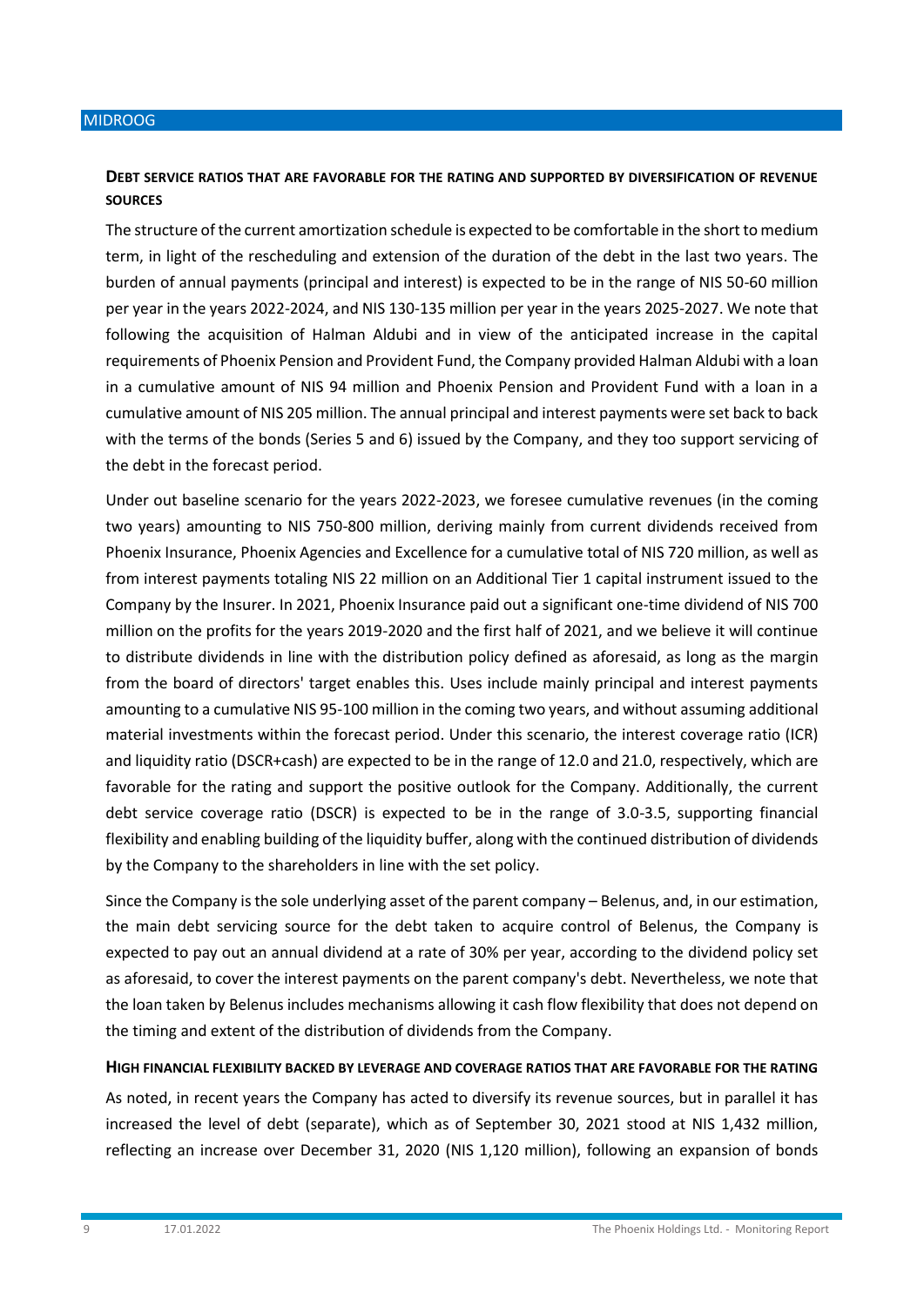(Series 4 and 5) in consideration of NIS 350 million, which was used to purchase all the shares of Halman Aldubi and to increase the controlling stake in Gamma. At the same time, in January 2022 the Company issued bonds (Series 6) for a total of NIS 300 million, for early repayment in full of bonds (Series 3) in the same amount. As a result, we expect the adjusted net debt (considering the Company's liquidity reserves) to stand at NIS 590 million as of the end of 2021, yielding a relatively low LTV ratio, which we estimate will be in the range of 7%-8%, under several scenarios regarding the value of the holdings, which has been characterized by a significant upswing in the recent period (as of the report date, an increase of 60% over the value as of December 31, 2020). This ratio is favorable for the Company's rating and supports its financial flexibility and ability to refinance debt in case of need. Additionally, the above level of debt, along with the structure of the amortization schedule and expected dividend distribution, as mentioned above, yields a projected debt to FFO coverage ratio in the range of 3.0-4.0 in the years 2022-2023, reflecting a good free cash flow relative to the amount of debt. The Company's financial flexibility is also positively affected by high accessibility to the financing entities, by ownership and control of the principal investees, by the absence of effective covenants for the bonds, and by a negative charge on its assets. Nevertheless, in this scenario we do not foresee a significant reduction in the amount of gross debt of the Company, while, apart from the issuance of bonds (Series 6) in January 2022, no significant increase in the level of debt was taken into account within the forecast period, also in light of the Company's existing liquidity reserves.

# **FAVORABLE LIQUIDITY PROFILE FOR THE RATING, BACKED BY SIGNIFICANT LIQUIDITY RESERVES; HOWEVER, IN OUR ASSESSMENT, THE FINANCIAL POLICY IS UNFAVORABLE FOR THE RATING**

In examining the Company's liquidity buffer and debt service capacity, we have also taken into account the liquidity reserves existing in Phoenix Investments and Phoenix Agencies (separate) (including adjustments to the securities portfolios of the above companies) as well as our assessment of the liquidity management for the three companies together. As of September 30, 2021, the Company together with Phoenix Investments and Phoenix Agencies (separate) has liquidity reserves of NIS 1,225. This buffer grew significantly, after Phoenix Insurance (through Phoenix Capital Issues) issued to the Company an Additional Tier 1 capital instrument for NIS 1.02 billion, in lieu of an Additional Tier 1 capital instrument for NIS 850 million that had previously been issued to it by Phoenix Insurance. Apart from this, the liquidity buffer consists mostly of cash balances and the securities portfolio, which is characterized by a comparatively reasonable market risk profile.

We expect the liquidity reserves to stand at NIS 1,500 million at the end of 2021, which is high in relation to the total gross debt. However, in light of the relatively low marketability of these instruments, which are traded on the TACT Institutional trading platform, we have applied significant adjustments to them in the calculation of the coverage ratios and in the net debt calculation. Midroog expects that the Company will continue to maintain significant liquidity reserves over time, also in view of the existing debt size, which, too, could support the realization of the positive outlook assigned to the Company.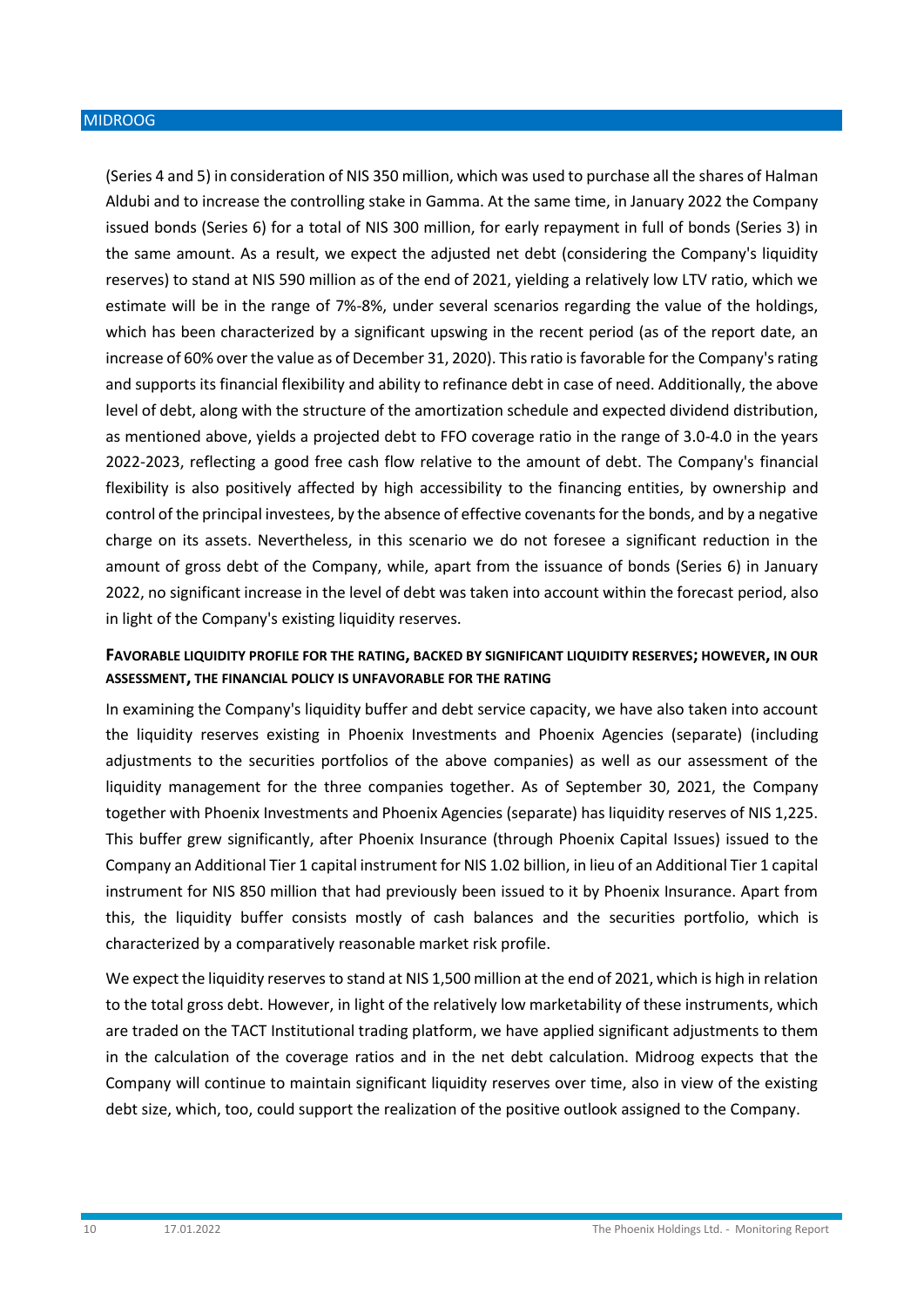The Company's financial policy is unfavorable for the rating, reflecting a degree of business appetite for mergers and acquisitions and for leveraged transactions, with no expectation for a decrease in the level of debt in the coming years. However, the financial policy is supported by adequate management of market risks and liquidity, while the Company has an annual dividend distribution policy at 30% of the total distributable profit according to the annual consolidated financial statements.

|                                         |                                                                                                               | As of September 30, 202 |              | Midroog Forecast <sup>[1]</sup> |              |
|-----------------------------------------|---------------------------------------------------------------------------------------------------------------|-------------------------|--------------|---------------------------------|--------------|
| Category                                | <b>Parameters</b>                                                                                             | Measurement[1]          | <b>Score</b> | <b>Measurement</b>              | <b>Score</b> |
|                                         | Investees' credit risk profile                                                                                |                         | Aa.il        |                                 | Aa.il        |
| <b>Holdings</b><br>portfolio<br>profile | Visibility of cash flows from<br>investees and restrictions on<br>dividend distributions %<br>retail revenues |                         | A.il         |                                 | A.il         |
|                                         | Portfolio concentration<br>attributes                                                                         |                         | Baa.il       |                                 | Baa.il       |
|                                         | Adjusted financial<br>debt/adjusted asset value                                                               | 6%                      | Aaa.il       | 7%                              | Aaa.il       |
|                                         | <b>ICR</b>                                                                                                    | 33%                     | Aaa.il       | 12%                             | Aaa.il       |
| <b>Financial</b>                        | Financial debt/FFO                                                                                            | 1                       | Aaa.il       | 3                               | Aa.il        |
| profile                                 | Financial flexibility                                                                                         |                         | Aa.il        |                                 | Aa.il        |
|                                         | DSCR+cash                                                                                                     | 9                       | Aaa.il       | 21                              | Aaa.il       |
|                                         | Financial policy                                                                                              |                         | Aa.il        |                                 | A.il         |
| <b>Derived</b><br>rating                |                                                                                                               |                         |              |                                 | Aa.il        |
| <b>Actual rating</b>                    |                                                                                                               |                         |              |                                 | Aa3.il       |

# **RATING SCORECARD**

*[1] The metrics shown in the table are after adjustments by Midroog and are not necessarily identical to those presented by the Company. The Midroog forecast includes Midroog's assessments with respect to the issuer as presented in its baseline scenario and forecast, and not the issuer's assessments.*

# **COMPANY PROFILE**

The Phoenix Holdings Ltd. ("**Phoenix Holdings**") is a public company whose shares are traded on the Tel Aviv Stock Exchange. On November 3, 2019, the Delek Group sold 32.5% of the share capital of Phoenix Holdings to Belenus Lux SARL, a company controlled by Centerbridge Partners LP and Gallatin Point Capital LLC ("**Belenus**"), in consideration of NIS 1.6 billion. As of that date, the Company's controlling shareholder is Belenus – a company established and registered in Luxembourg. Accordingly, the percentage of holdings of the Funds in the Company's issued and paid-up share capital is 32.97%. Another significant shareholder is Mayer Cars and Trucks Ltd. (SHR Group) (5.53%). Additionally, in the course of the year, Universal Motors Israel Ltd. ("**UMI**") acquired 2.3% of the Company's share capital. The remaining shares are held by the public. The Company holds the entire share capital of The Phoenix Insurance Company Ltd., the entire share capital of The Phoenix Agencies Ltd. as of April 2019, the entire share capital of The Phoenix Investments and Finance Ltd., which owns the investment house Excellence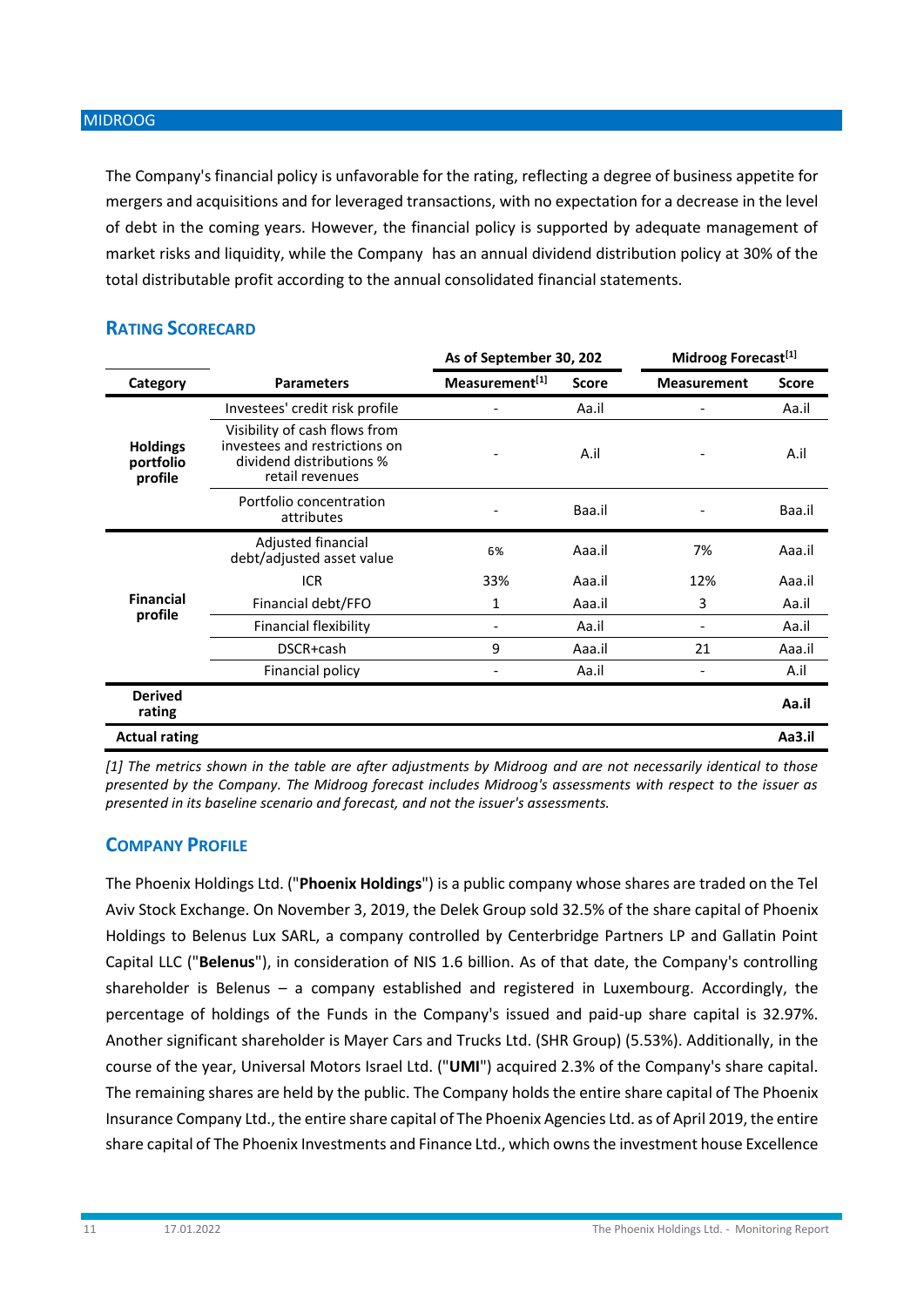Investments Ltd., Gamma Management and Clearing Ltd. (60%), which specializes in finance, management and discounting of credit card vouchers, as well as other holdings. The Company also holds, directly and indirectly, 100% of the shares of The Phoenix Pension and Provident Fund and 100% of the share capital of Halman Aldubi Investment House Ltd. The Company's CEO is Mr. Eyal Ben Simon, and the Chairman of the Board is Mr. Benjamin Gabbay.



# **RATING HISTORY**

# **RELATED REPORTS**

**The Phoenix Holdings Ltd. – Related Reports The Phoenix Insurance Company Ltd. – Related Reports Rating of Holding Companies – Methodology Report, January 2021 Rating of Life, Health and P&C Insurance Companies – Methodology Report, December 2017 Table of Relationships and Holdings [Midroog Rating Scales and Definitions](https://www.midroog.co.il/ArticlePage.aspx?l=1&c=2&id=106)**

The reports are published on the Midroog website at [www.midroog.co.il](http://www.midroog.co.il/)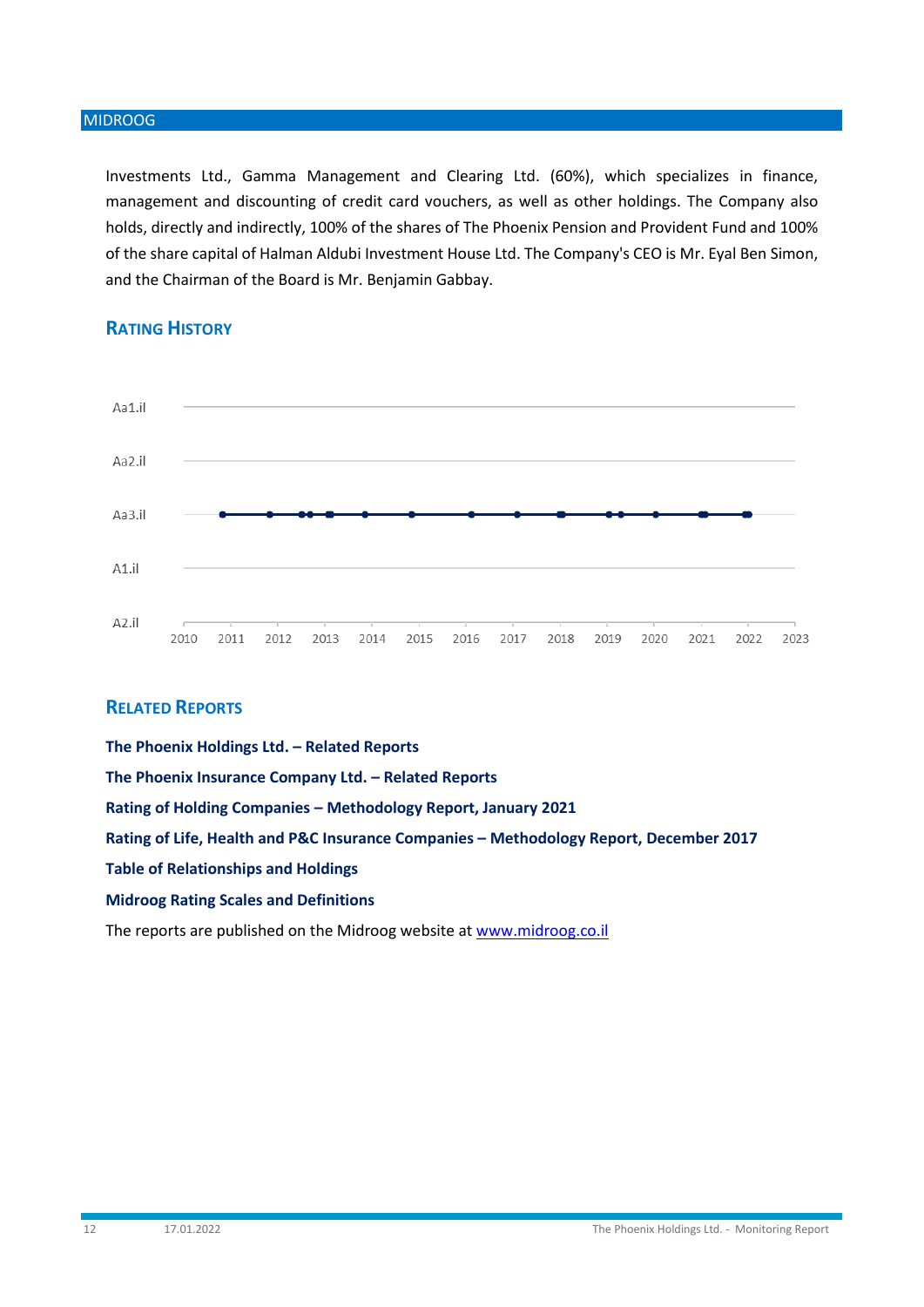# **GENERAL INFORMATION**

| Date of rating report:                   | January 17, 2022          |
|------------------------------------------|---------------------------|
| Date of last revision of the rating:     | December 15, 2021         |
| Date of first publication of the rating: | November 1, 2010          |
| <b>Rating commissioned by:</b>           | The Phoenix Holdings Ltd. |
| Rating paid for by:                      | The Phoenix Holdings Ltd. |

# **INFORMATION FROM THE ISSUER**

Midroog relies in its ratings inter alia on information received from competent personnel at the issuer.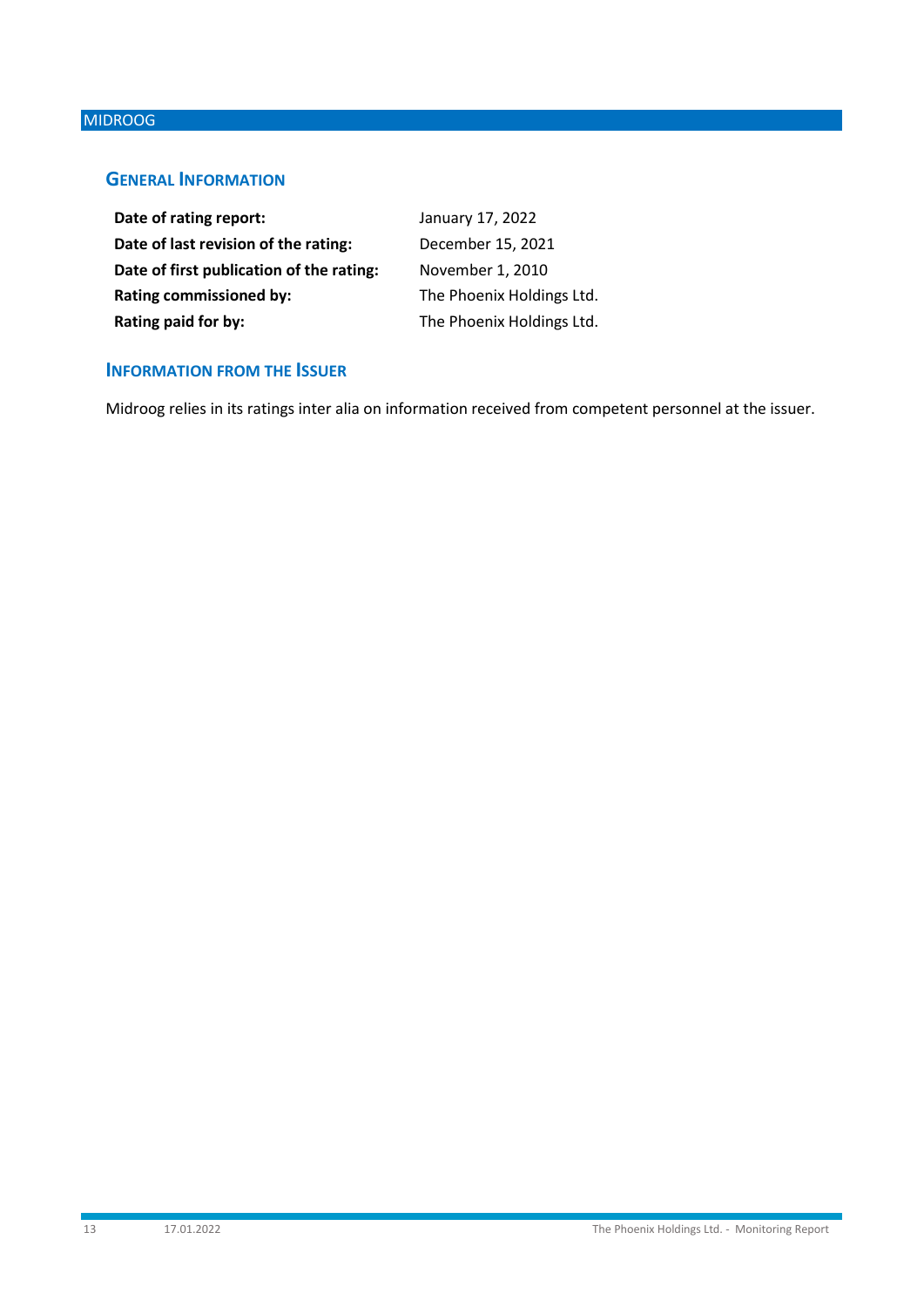### **Long-Term Rating Scale**

| Aaa.il | Issuers or issues rated Aaa.il are those that, in Midroog judgment, have highest creditworthiness<br>relative to other local issuers.                                                                      |
|--------|------------------------------------------------------------------------------------------------------------------------------------------------------------------------------------------------------------|
| Aa.il  | Issuers or issues rated Aa.il are those that, in Midroog judgment, have very strong creditworthiness<br>relative to other local issuers.                                                                   |
| A.il   | Issuers or issues rated A.il are those that, in Midroog judgment, have relatively high<br>creditworthiness relative to other local issuers.                                                                |
| Baa.il | Issuers or issues rated Baa.il are those that, in Midroog judgment, have relatively moderate credit<br>risk relative to other local issuers, and could involve certain speculative characteristics.        |
| Ba.il  | Issuers or issues rated Ba.il are those that, in Midroog judgment, have relatively weak<br>creditworthiness relative to other local issuers, and involve speculative characteristics.                      |
| B.il   | Issuers or issues rated B.il are those that, in Midroog judgment, have relatively very weak<br>creditworthiness relative to other local issuers, and involve significant speculative characteristics.      |
| Caa.il | Issuers or issues rated Caa.il are those that, in Midroog judgment, have extremely weak<br>creditworthiness relative to other local issuers, and involve very significant speculative<br>characteristics.  |
| Ca.il  | Issuers or issues rated Ca.il are those that, in Midroog judgment, have extremely weak<br>creditworthiness and very near default, with some prospect of recovery of principal and interest.                |
| C.il   | Issuers or issues rated C are those that, in Midroog judgment, have the weakest creditworthiness<br>and are usually in a situation of default, with little prospect of recovery of principal and interest. |

Note: Midroog appends numeric modifiers 1, 2, and 3 to each rating category from Aa.il to Caa.il. The modifier '1' indicates that the obligation ranks in the higher end of its rating category, which is denoted by letters. The modifier '2' indicates that it ranks in the middle of its rating category and the modifier '3' indicates that the obligation ranks in the lower end of that category, denoted by letters.